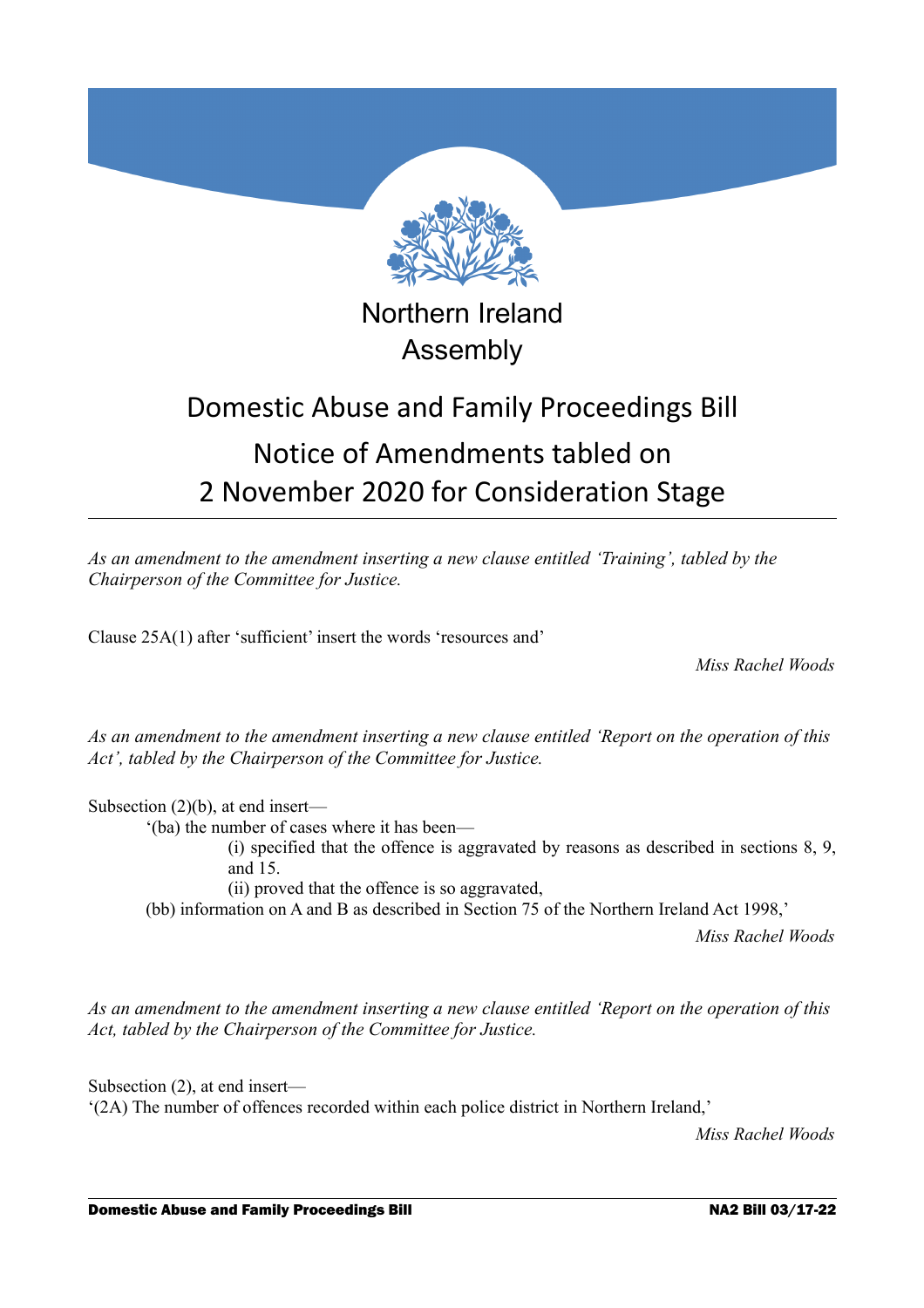**Clause 9**, Page 6, Line 8

After 'directed' insert ', or threatened to direct,'

*Miss Rachel Woods*

## **Clause 9**, Page 6, Line 11

After 'behaviour.' insert -

'Or

- (c) a reasonable person would consider the course of behaviour, or an incident of A's behaviour that forms part of the course of behaviour, to be likely to adversely affect the child.
- (2A) For it to be proved that the offence is so aggravated, there does not need to be evidence that a child –
	- (i) has ever had any awareness or understanding of A's behaviour, or
	- (ii) has ever been adversely affected by A's behaviour.
- (2B) Nothing in this subsection prevents evidence from being led about—
	- (i) a child's observations of, or feelings as to, A's behaviour, or
	- (ii) a child's situation so far as arising because of A's behaviour.'

*Miss Rachel Woods*

## **New Clause**

After clause 24 insert -

## **'Amendment to the eligibility requirement for civil legal aid**

**24A.** In The Civil Legal Services (Financial) Regulations (Northern Ireland) 2015, Article 10 (1), at end insert—

(ab) advice and assistance or representation in proceedings for, or in relation to, any order referred in Article 8(1) of the Children (Northern Ireland) Act 1995 where the client is a victim of domestic abuse in accordance with the Domestic Abuse and Family Proceedings Act (Northern Ireland) 2020.'

*Miss Rachel Woods*

#### **New Clause**

After clause 25 insert -

## **'Appointment of Commissioner**

**25A.—**(1) The Minister of Justice must appoint a person as the Domestic Abuse Commissioner ("the Commissioner").

(2) The Commissioner is to hold and vacate office in accordance with the terms and conditions of the Commissioner's appointment.'

*Miss Rachel Woods*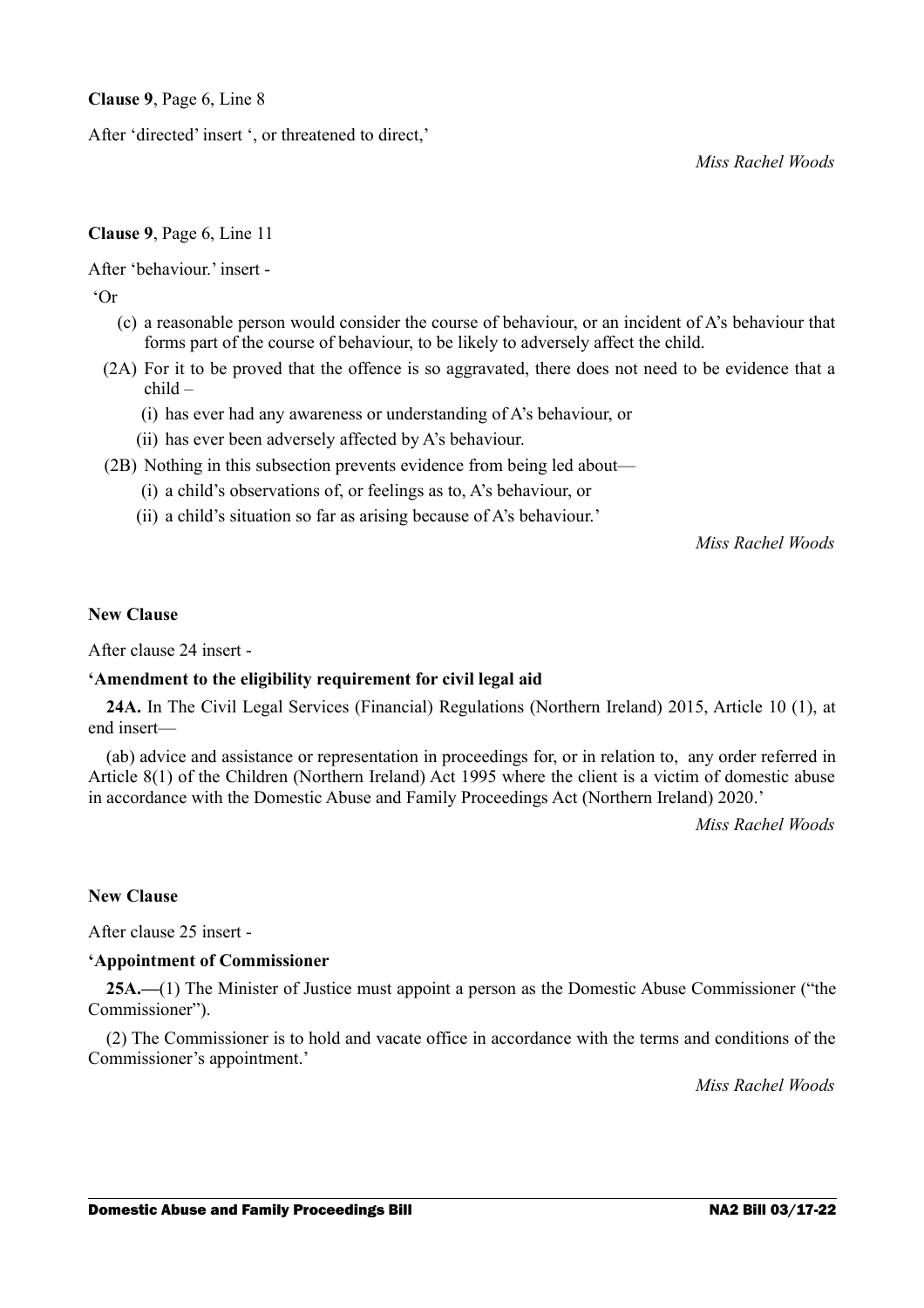## **New Clause**

After clause 25 insert -

#### **'Funding**

**25B.—**(1) The Minister of Justice may make payments to the Commissioner out of money provided by the Department of Justice for the purpose of enabling the Commissioner to meet expenditure incurred in the exercise of the Commissioner's functions.

(2) Payments are to be made at such times, and subject to any such conditions, as the Minister of Justice considers appropriate.

(3) The Minister of Justice may pay, or make provision for paying, to or in respect of the Commissioner—

(a) remuneration;

- (b) allowances;
- (c) sums by way of or in respect of pensions.'

*Miss Rachel Woods*

#### **New Clause**

After clause 25 insert -

#### **'Staff etc.**

**25C.—**(1) The Minister of Justice must provide the Commissioner with—

- (a) such staff, and
- (b) such accommodation, equipment and other facilities, as the Minister of Justice considers necessary for the carrying out of the Commissioner's functions.

(2) Before providing any staff, the Minister of Justice must—

- (a) consult the Commissioner, and
- (b) obtain the Commissioner's approval as to the persons to be provided as staff.

(3) The Minister of Justice must consult the Commissioner before providing any accommodation, equipment or other facilities.'

*Miss Rachel Woods*

## **New Clause**

After clause 25 insert -

## **'General functions of Commissioner**

**25D.—(1)** The Commissioner must encourage good practice in—

- (a) the prevention of domestic abuse;
- (b) the prevention, detection, investigation and prosecution of offences involving domestic abuse;
- (c) the identification of—
	- (i) people who carry out domestic abuse;
	- (ii) victims of domestic abuse;
	- (iii) children affected by domestic abuse;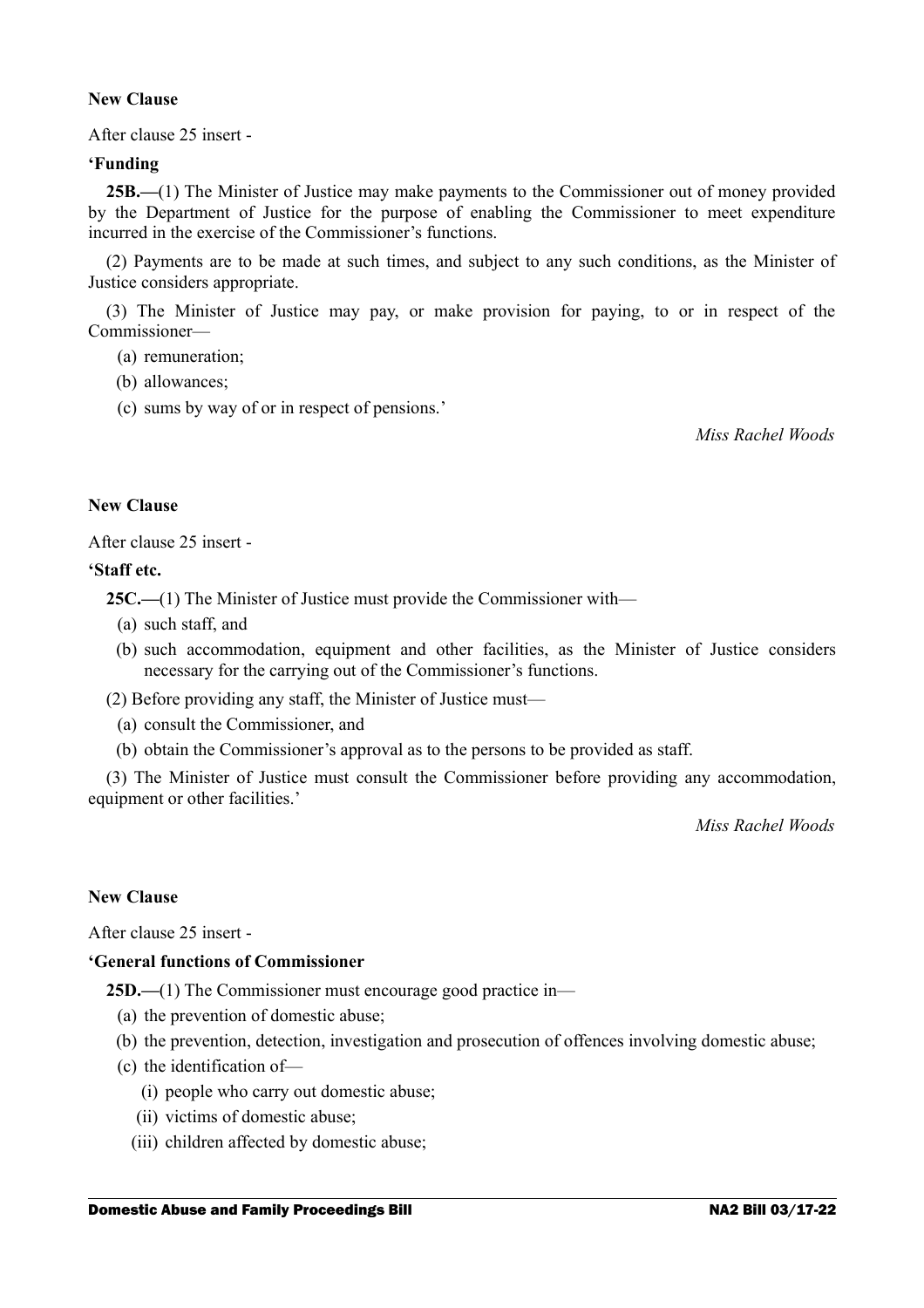(d) the provision of protection and support to people affected by domestic abuse.

(2) The things that the Commissioner may do in pursuance of the general duty under subsection (1) include—

- (a) assessing, monitoring, and publishing information about the provision of services to people affected by domestic abuse;
- (b) making recommendations to any public authority about the exercise of its functions;
- (c) undertaking or supporting (financially or otherwise) the carrying out of research;
- (d) providing information, education or training;
- (e) taking other steps to increase public awareness of domestic abuse;
- (f) consulting public authorities, voluntary organisations and other persons;
- (g) co-operating with, or working jointly with, public authorities, voluntary organisations and other persons, whether within or outside Northern Ireland.'

*Miss Rachel Woods*

## **New Clause**

After clause 25 insert -

## **'Reports**

**25E.—**(1) The Commissioner may report to the Minister of Justice on any matter relating to domestic abuse.

(2) The Commissioner must publish every report made under this section.

(3) Before publishing a report under this section, the Commissioner must send a draft of the report to the Minister of Justice.

(4) The Minister of Justice may direct the Commissioner to omit material from any report under this section before publication if the Minister of Justice thinks the publication of that material—

(a) might jeopardise the safety of any person, or

(b) might prejudice the investigation or prosecution of an offence.

(5) The Minister of Justice must consult the Commissioner before making any direction under subsection (4).

(6) The Commissioner must arrange for a copy of any report published under this section to be laid before the Northern Ireland Assembly.'

*Miss Rachel Woods*

#### **New Clause**

After clause 25 insert -

#### **'Advice and assistance**

**25F.—**(1) The Commissioner may provide the Minister of Justice with any advice or assistance that the Minister of Justice may request.

(2) The Commissioner may, at the request of any other person, provide the person with advice or assistance relating to the exercise of any of the person's functions, or the carrying out of any activities by the person, in relation to people affected by domestic abuse.

(3) The Commissioner must publish any advice given to a person under subsection (2).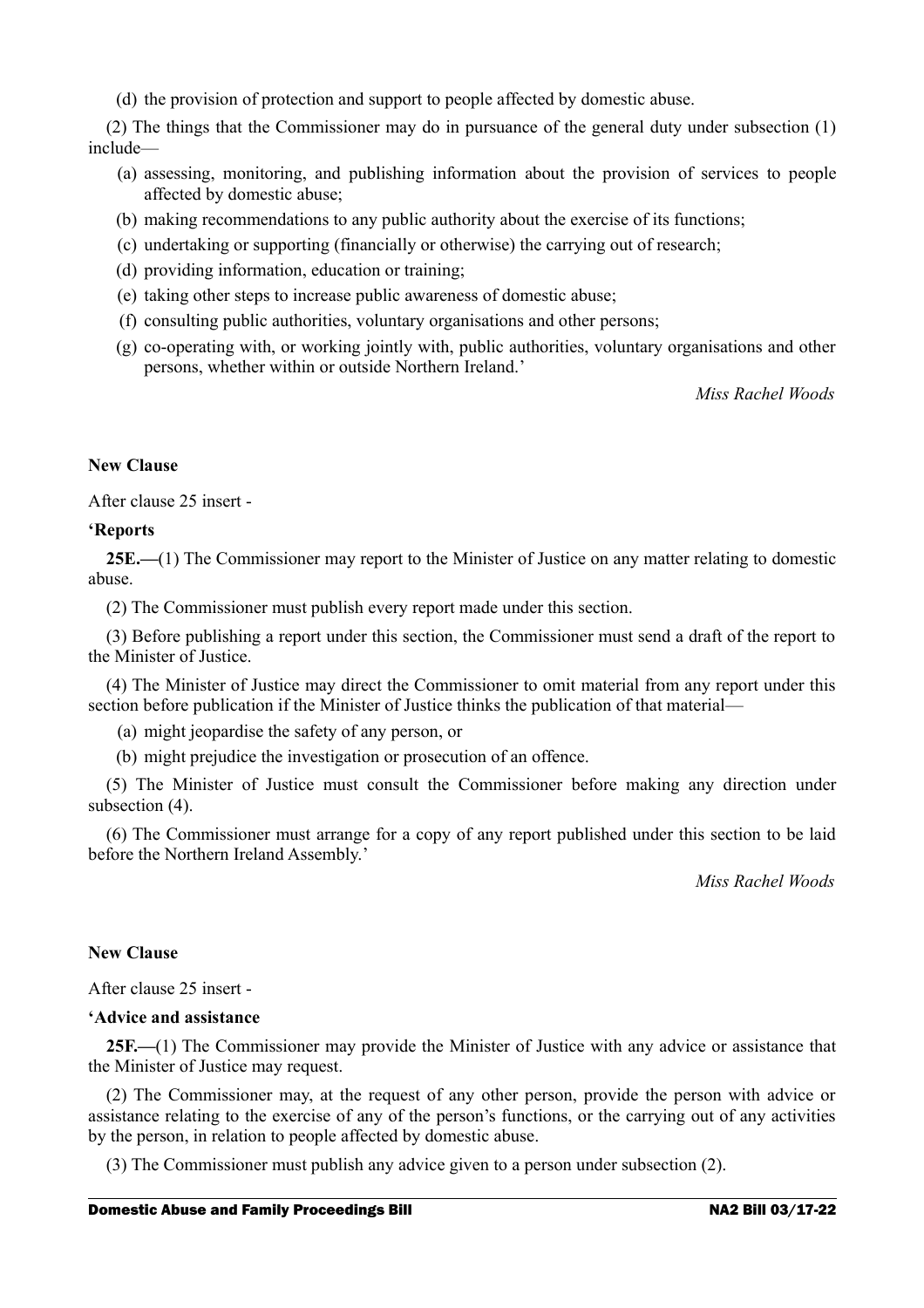(4) Before publishing any advice given under this section, the Commissioner must send a draft of what is proposed to be published to the Minister of Justice.

(5) The Minister of Justice may direct the Commissioner to omit anything contained in the advice before publication if the Minister of Justice thinks the publication of that material—

(a) might jeopardise the safety of any person, or

(b) might prejudice the investigation or prosecution of an offence.

(6) The Minister of Justice must consult the Commissioner before making any direction under subsection  $(5)$ .'

*Miss Rachel Woods*

#### **New Clause**

After clause 25 insert -

#### **'Incidental powers**

**25G.—**(1) The Commissioner may do anything which the Commissioner considers will facilitate, or is incidental or conducive to, the carrying out of the Commissioner's functions.

(2) But the Commissioner may not borrow money.'

*Miss Rachel Woods*

## **New Clause**

After clause 25 insert -

#### **'Framework document**

**25H.—**(1) The Minister of Justice must issue a document (a "framework document") that deals with matters relating to the Commissioner.

(2) The matters that may be dealt with by a framework document include (among other things)—

- (a) matters relating to governance, funding and staffing;
- (b) matters relating to the exercise of functions of the Commissioner;
- (c) matters relating to scrutiny of the Commissioner's activities by the Northern Ireland Assembly.

(3) The Commissioner must have regard to the framework document when exercising any of the Commissioner's functions.

(4) The Minister of Justice must have regard to the framework document when exercising any functions in relation to the Commissioner.

(5) The Minister of Justice—

- (a) must keep the framework document under review, and
- (b) may issue a revised framework document.
- (6) The Minister of Justice—
	- (a) must consult the Commissioner in preparing or revising a framework document, and
	- (b) may not issue a framework document without the agreement of the Commissioner.
- (7) The Minister of Justice must consult the Executive Committee before issuing—
	- (a) the first framework document under this section, or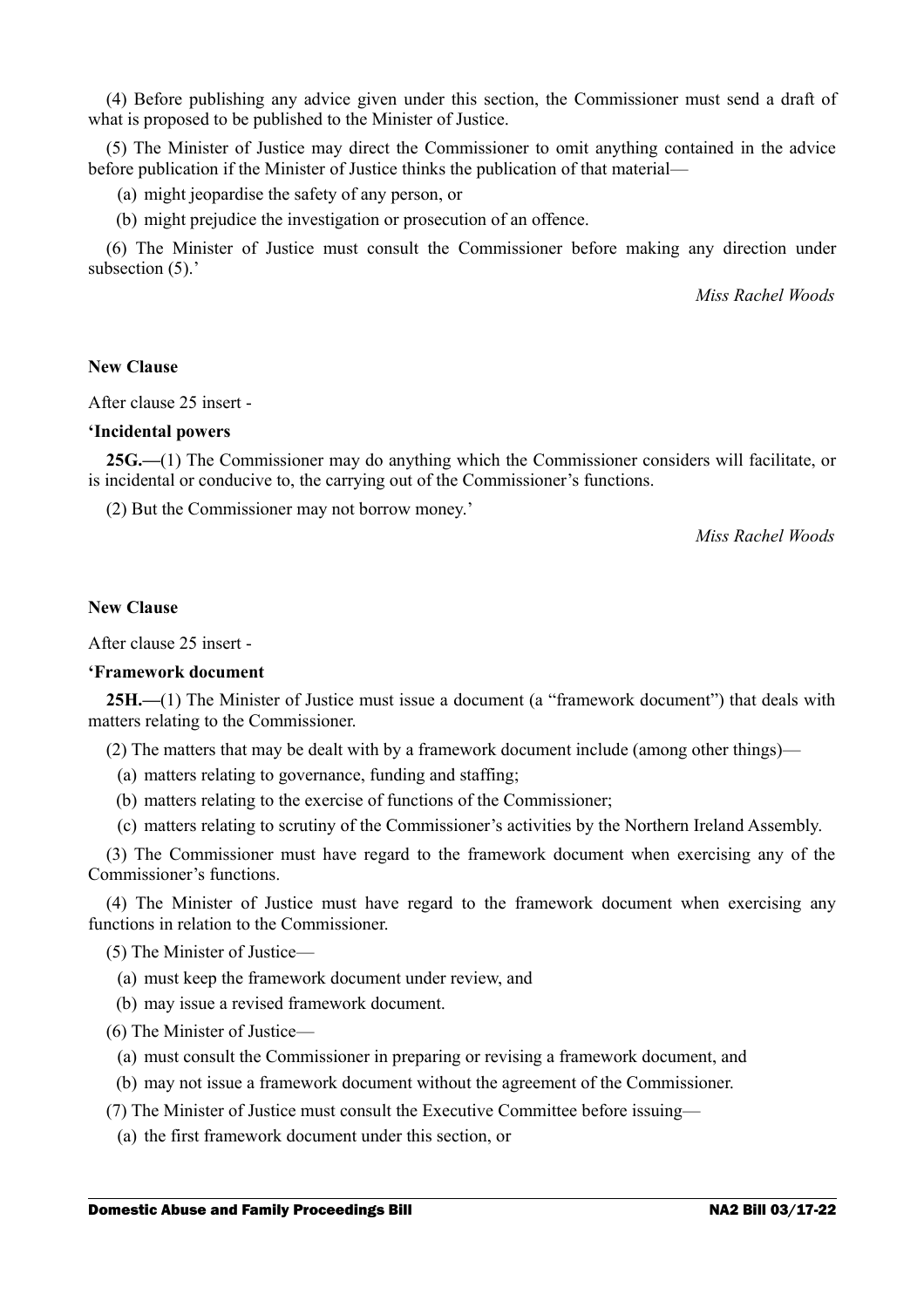(b) any other framework document which is, in the opinion of the Minister of Justice, significantly different from the framework document it replaces.

(8) The Minister of Justice must—

- (a) arrange for any framework document issued under this section to be published in the manner which the Minister of Justice considers appropriate,
- (b) send a copy of the framework document to Executive Committee, and
- (c) lay a copy of the framework document before the Northern Ireland Assembly.'

*Miss Rachel Woods*

#### **New Clause**

After clause 25 insert -

#### **'Advisory Board**

25I.—(1) The Commissioner must establish an Advisory Board ("the Board") for the purposes of providing advice to the Commissioner about the exercise of the Commissioner's functions.

(2) The Board is to consist of not fewer than six and not more than ten members appointed by the Commissioner.

(3) Each member of the Board is to hold and vacate office in accordance with the terms and conditions of the member's appointment.

(4) The members of the Board must include—

- (a) at least one person appearing to the Commissioner to represent the interests of victims of domestic abuse;
- (b) at least one person appearing to the Commissioner to represent the interests of charities and other voluntary organisations that work with victims of domestic abuse in Northern Ireland;
- (c) at least one person appearing to the Commissioner to represent the interests of persons who provide, or have functions relating to, health care in Northern Ireland;
- (d) at least one person appearing to the Commissioner to represent the interests of persons who provide, or have functions relating to, social care in Northern Ireland;
- (e) at least one person appearing to the Commissioner to represent the interests of persons with functions relating to policing or criminal justice;
- (f) at least one person appearing to the Commissioner to have academic expertise in relation to domestic abuse.

(5) The Commissioner may pay such remuneration or allowances to members of the Board as the Commissioner may determine.

(6) In this section—

- "health care" has the meaning given by section 2(5) of the Health and Social Care (Reform) Act (Northern Ireland) 2009; and
- "social care" has the meaning given by section 2(5) of the Health and Social Care (Reform) Act (Northern Ireland) 2009.'

*Miss Rachel Woods*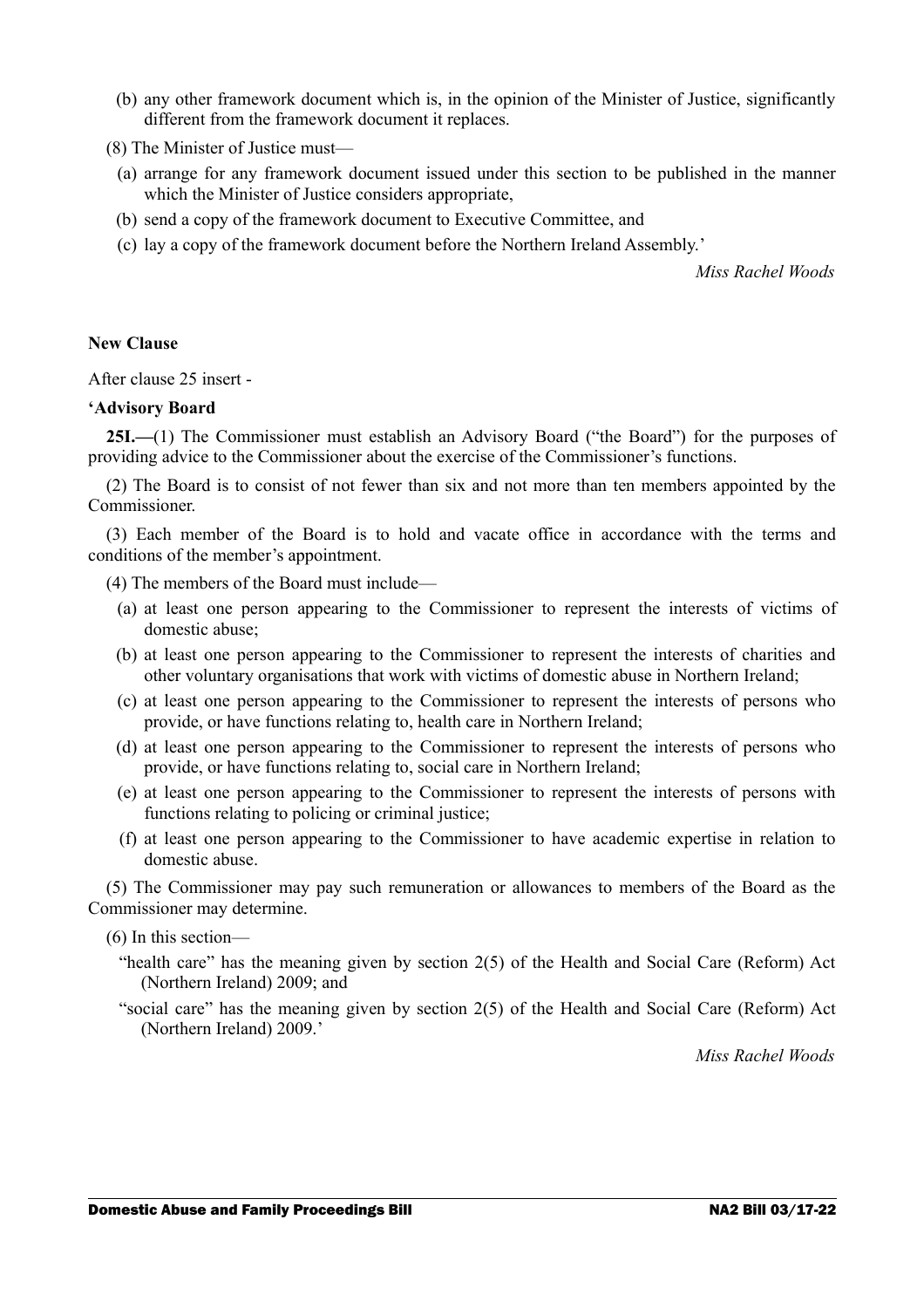## **New Clause**

After clause 25 insert -

#### **'Strategic plans**

25J.—(1) The Commissioner must, as soon as reasonably practicable after the Commissioner's appointment, prepare and publish a strategic plan.

(2) A strategic plan is a plan setting out how the Commissioner proposes to exercise the Commissioner's functions in the period to which the plan relates, which must be not less than one year and not more than three years.

(3) A strategic plan must in particular—

- (a) state the Commissioner's objectives and priorities for the period to which the plan relates;
- (b) state any matters on which the Commissioner proposes to report under section 25D [General functions of Commissioner] during that period;
- (c) state any other activities the Commissioner proposes to undertake during that period in the exercise of the Commissioner's functions.

(4) The Commissioner must, before the end of the period to which a strategic plan relates ("the current period")—

- (a) prepare a strategic plan for a period immediately following the current period, and
- (b) publish that plan.

(5) At any time during the period to which a strategic plan relates, the Commissioner—

- (a) may revise the strategic plan, and
- (b) must publish any revised plan.
- (6) In preparing or revising a strategic plan, the Commissioner must consult—
	- (a) the Minister of Justice,
	- (b) the Advisory Board established under section 25I [Advisory Board], and
	- (c) such other persons as the Commissioner considers appropriate.

(7) The Commissioner must arrange for a copy of any plan (or revised plan) published under this section to be laid before the Northern Ireland Assembly.'

*Miss Rachel Woods*

#### **New Clause**

After clause 25 insert -

#### **'Annual reports**

**25K.—**(1) As soon as reasonably practicable after the end of each financial year, the Commissioner must submit to the Minister of Justice an annual report on the exercise of the Commissioner's functions during the year.

(2) The annual report must include—

- (a) an assessment of the extent to which the Commissioner's objectives and priorities have been met in that year;
- (b) a statement of the matters on which the Commissioner has reported under section 25D [General functions of Commissioner] during the year;
- (c) a statement of the other activities the Commissioner has undertaken during the year in the exercise of the Commissioner's functions.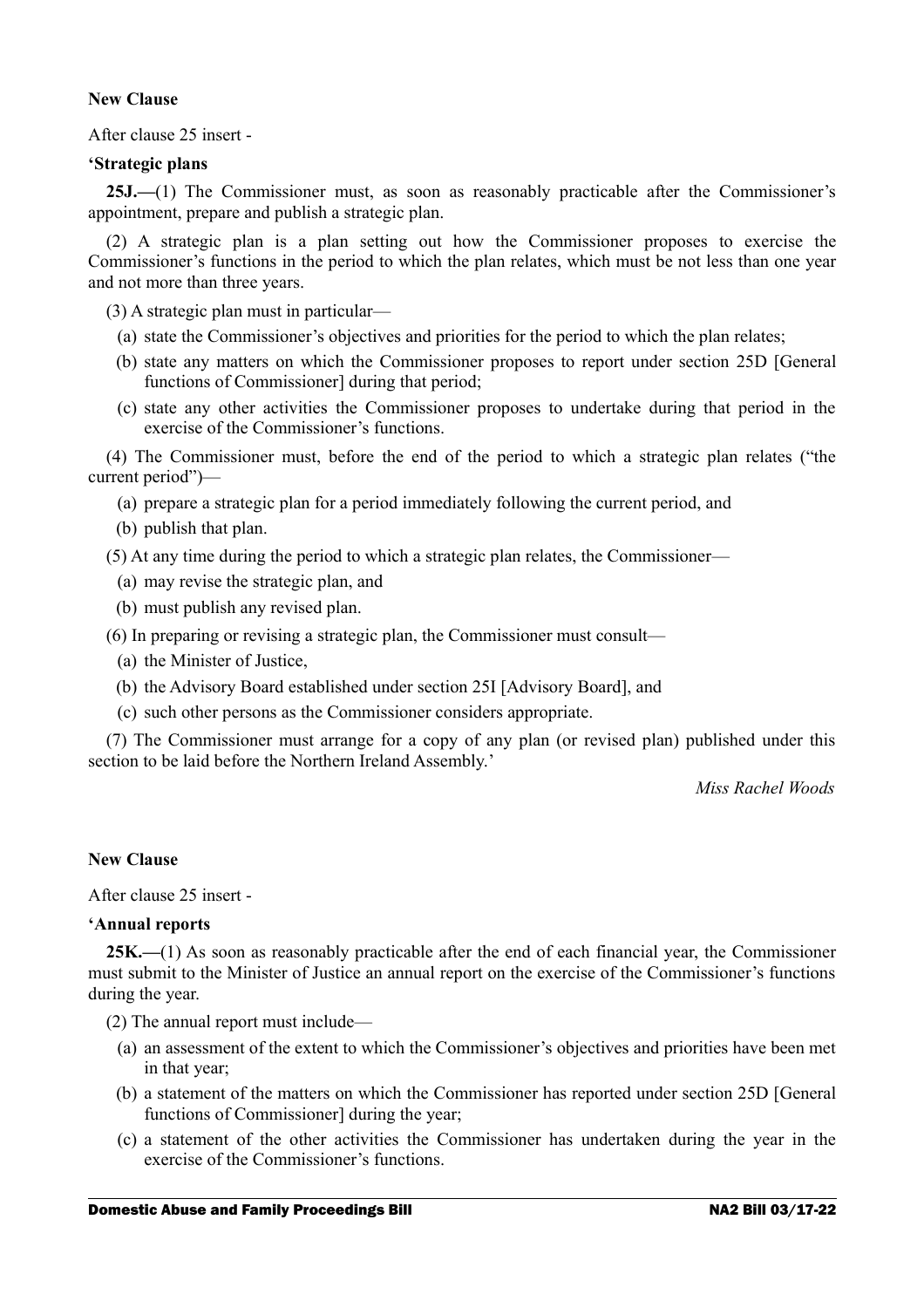(3) The Commissioner must arrange for a copy of every annual report under this section to be laid before the Northern Ireland Assembly.

(4) In this section "financial year" means—

- (a) the period beginning with the day on which the first Domestic Abuse Commissioner takes office and ending with the following 31 March, and
- (b) each successive period of 12 months.'

*Miss Rachel Woods*

#### **New Clause**

After clause 25 insert -

#### **'Duty to co-operate with Commissioner**

**25L.—**(1) The Commissioner may request a specified listed authority to co-operate with the Commissioner in any way that the Commissioner considers necessary for the purposes of the Commissioner's functions.

(2) A specified listed authority must, so far as reasonably practicable, comply with a request made to it under this section.

(3) In this section "listed authority" refers to any of the authorities listed in the Schedule.'

*Miss Rachel Woods*

#### **New Clause**

After clause 25 insert -

#### **'Duty to respond to Commissioner's recommendations**

**25M.—**(1) This section applies where the Commissioner publishes a report under section 25D [General functions of Commissioner] containing recommendations in relation to—

- (a) any public authority that is a specified public authority for the purposes of section 25K [Annual Reports];
- (b) any government department in the charge of a Minister.
- (2) The relevant person must prepare comments on the report.
- (3) In this section "the relevant person" means—
	- (a) the public authority, or
	- (b) the Minister in charge of the government department, as the case may be.

(4) The comments must include, in respect of each recommendation made in the report, an explanation of—

- (a) the action which the relevant person has taken, or proposes to take, in response to the recommendation, or
- (b) why the relevant person has not taken, or does not propose to take, any action in response.

(5) The relevant person must arrange for the comments to be published in such manner as the person considers appropriate.

(6) The comments must be published before the end of the period of 56 days beginning with the day on which the report is published.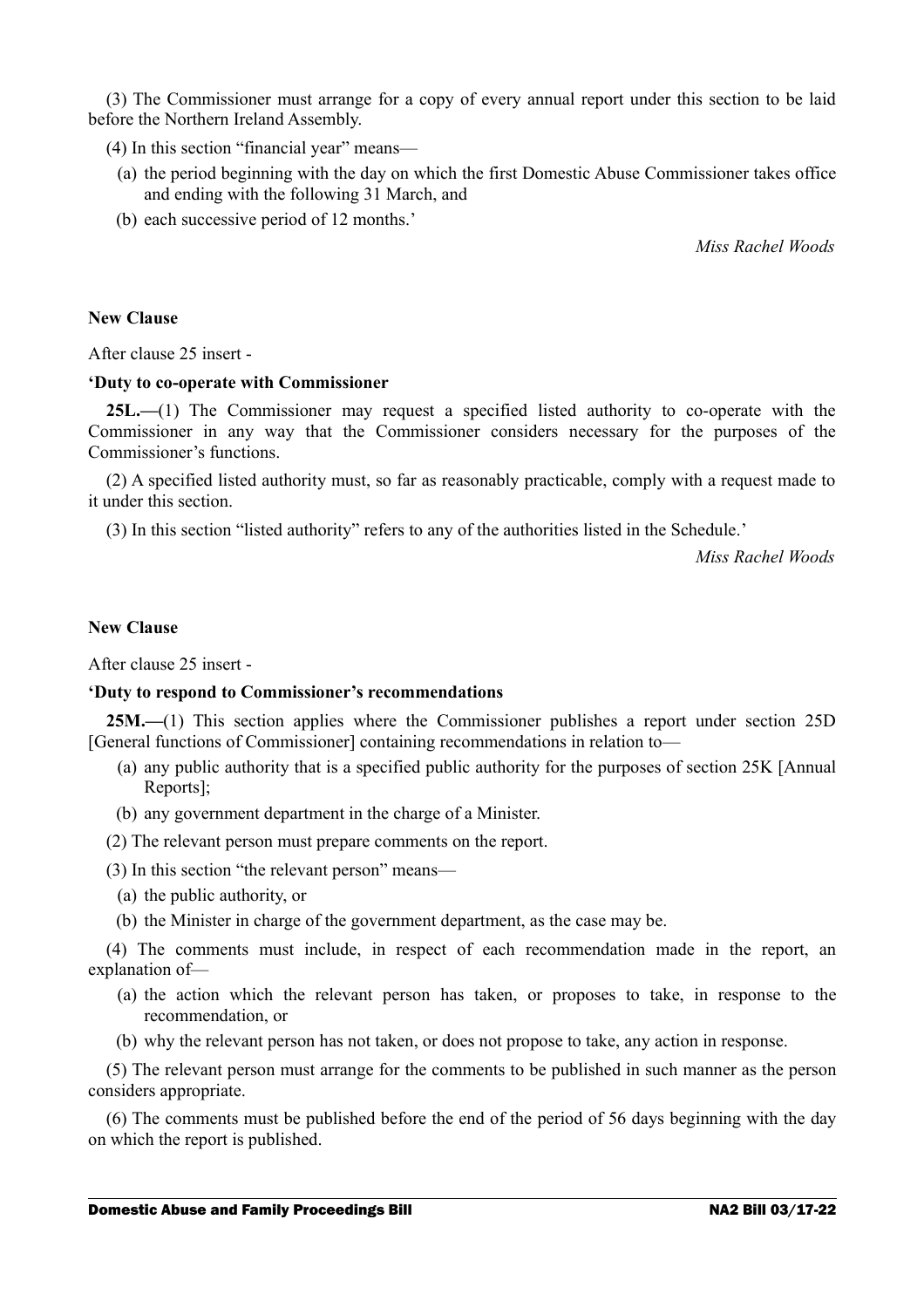- (7) The relevant person must send a copy of anything published under subsection (5) to—
	- (a) the Commissioner, and
	- (b) where the relevant person is a specified public authority for the purposes of section 25K [Annual Reports], the Minister of Justice.'

*Miss Rachel Woods*

## **New Clause**

After clause 25 insert -

#### **'Disclosure of information**

**25N.—**(1) The Commissioner may disclose to a person any information received by the Commissioner in connection with the Commissioner's functions if the disclosure is made for a purpose connected with a function of the Commissioner.

(2) A person may disclose any information to the Commissioner if the disclosure is made for the purposes of enabling or assisting the Commissioner to exercise any function.

(3) A disclosure of information authorised by this section does not breach—

- (a) any obligation of confidence owed by the person making the disclosure in relation to that information, or
- (b) any other restriction on the disclosure of information (however imposed).

(4) But nothing in this Part requires or authorises any of the following—

- (a) the disclosure of any patient information (see subsection  $(5)$ );
- (b) the making of a disclosure which, although made in the exercise of a function under this Part, would contravene the data protection legislation (see subsection (6));
- (c) the making of a disclosure which is prohibited by any of Parts 1 to 7 or Chapter 1 of Part 9 of the Investigatory Powers Act 2016.
- (5) "Patient information" means information (however recorded) which—

#### (a) relates to—

- (i) the physical or mental health or condition of an individual,
- (ii) the diagnosis of an individual's condition, or
- (iii) an individual's care or treatment, or is (to any extent) derived directly or indirectly from information relating to any of those matters, and
- (b) identifies the individual or enables the individual to be identified (either by itself or in combination with other information).

(6) In this section "the data protection legislation" has the same meaning as in the Data Protection Act 2018 (see section 3 of that Act).

(7) This section does not affect any power to disclose that exists apart from this section.'

*Miss Rachel Woods*

#### **New Clause**

After clause 25 insert -

#### **'Restriction on exercise of functions in individual cases**

**25O.—**(1) The Commissioner may not exercise any function in relation to an individual case.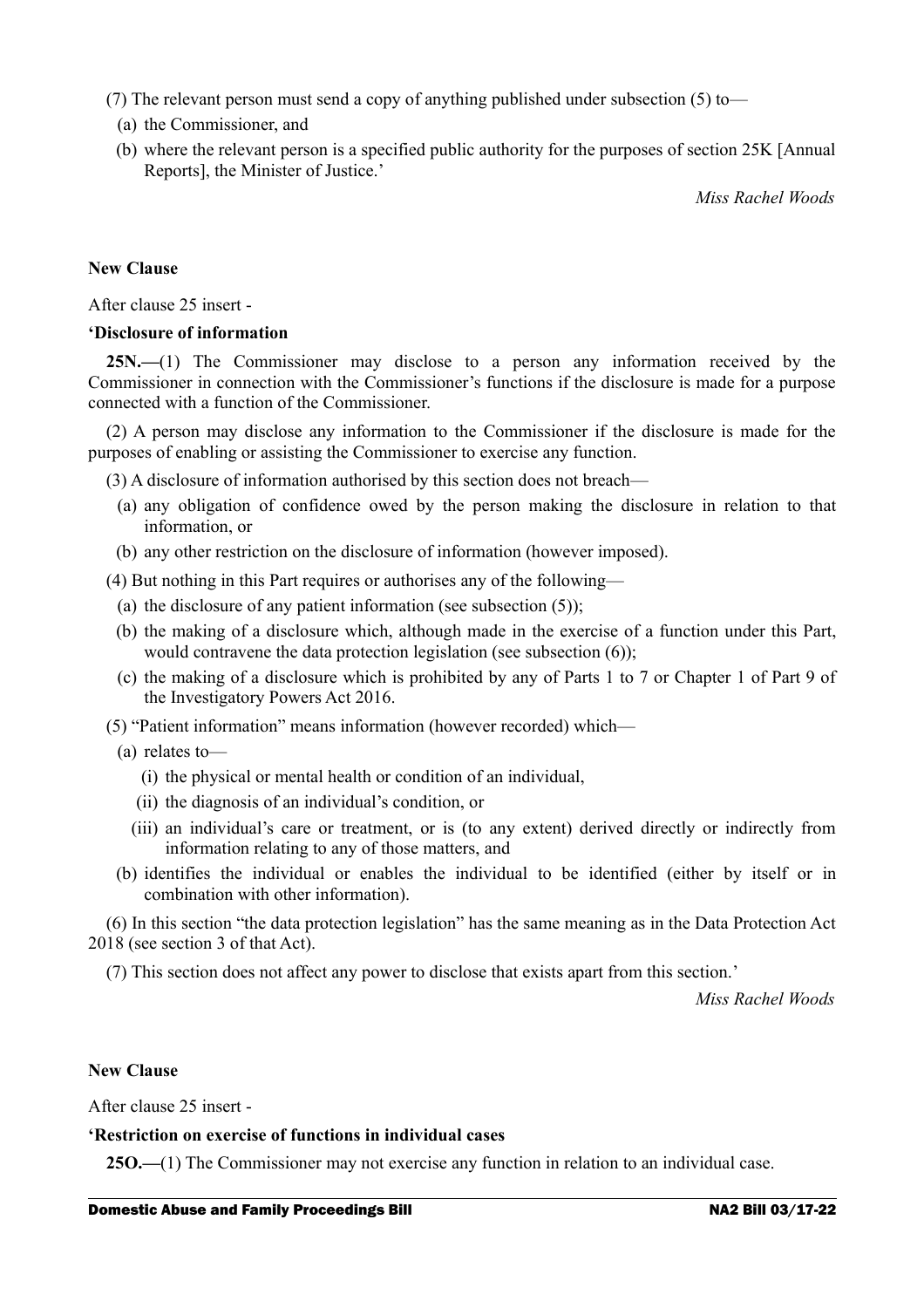(2) But subsection (1) does not prevent the Commissioner considering individual cases and drawing conclusions about them for the purpose of, or in the context of, considering a general issue.'

*Miss Rachel Woods*

## **New Clause**

After clause 25 insert -

#### **'Strategy to end violence against women and girls**

**25A.—**(1) The Department must adopt a strategy (the "strategy to end violence against women and girls") setting out how it proposes to end gendered violence.

(2) The strategy must in particular set out—

- (a) what outcomes the Department intends should be achieved for that purpose;
- (b) what actions will be taken by Northern Ireland departments (among others) for the purpose of achieving those outcomes;
- (c) how it will be determined whether, and to what extent, the outcomes have been achieved.

(3) The strategy must state the period within which it is intended that the outcomes should be achieved (the "lifetime" of the strategy).

(4) Before adopting the strategy, the Department must consult—

- (a) women and girls,
- (b) young persons,
- (c) parents and guardians of young persons,
- (d) agencies which deliver services in preventing violence against women and girls,
- (e) such persons representing the views and interests of girls and women as the Department thinks appropriate, and
- (f) such other persons as the Department thinks appropriate.
- (5) The Department may—
	- (a) revise or replace the strategy if the Department is satisfied that changes in circumstances justify doing so;
	- (b) amend the strategy by extending its lifetime.

(6) The Department must—

- (a) lay the strategy, and any revisions to it, before the Assembly, and
- (b) publish it, and any revisions, in such other manner as the Department thinks appropriate.
- (7) At the end of the lifetime of the strategy, the Department must adopt a new one.
- (8) Subsections (2) to (7) apply to any new strategy.''

*Miss Rachel Woods*

#### **New Schedule**

After clause 28 insert -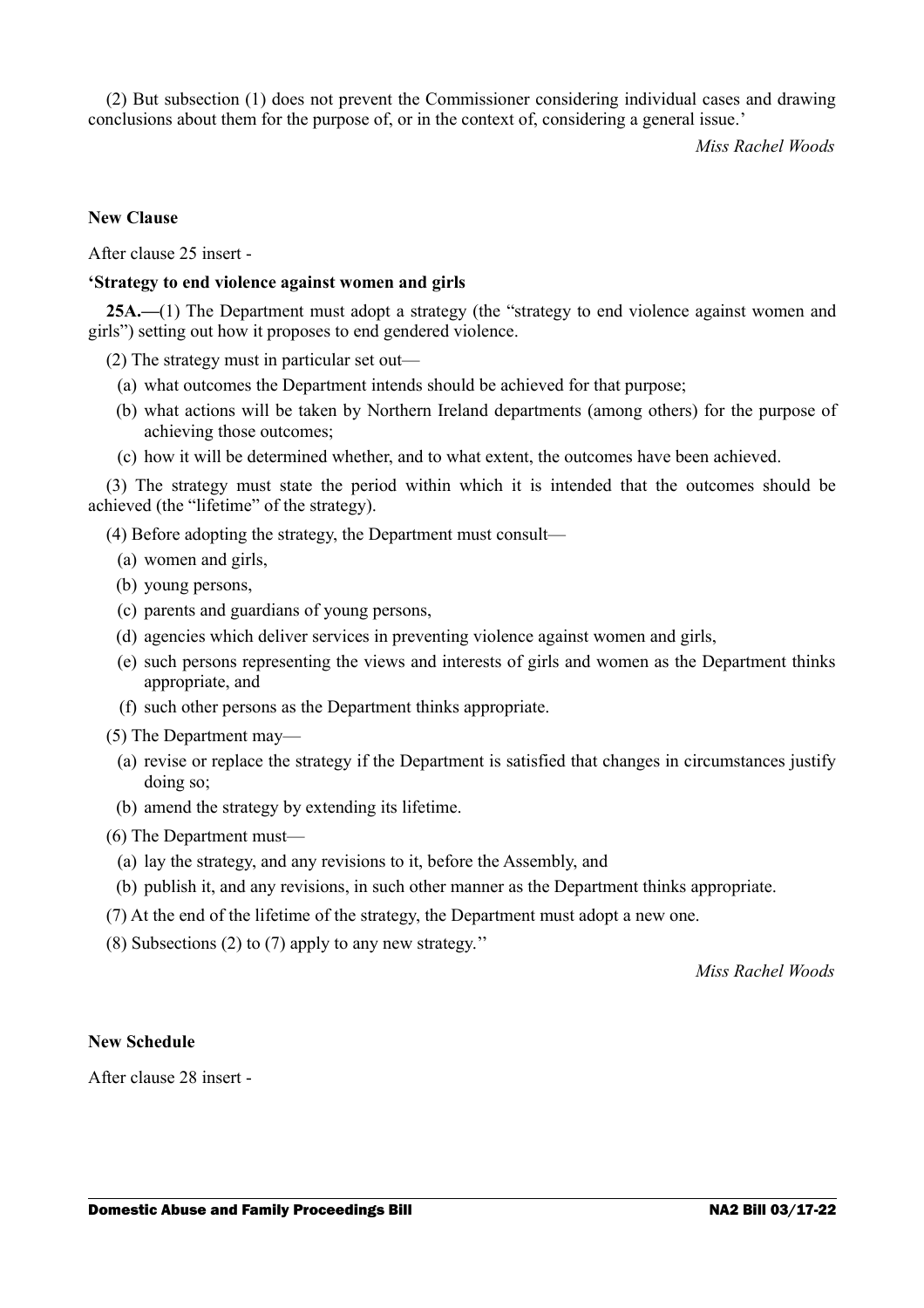## 'SCHEDULES

## SCHEDULE 1

## LISTED AUTHORITIES

## *Northern Ireland Assembly*

Assembly Commission The Independent Financial Review Panel

*Northern Ireland Departments*

A Northern Ireland department

## *Local Government*

A district council

The Local Government Staff Commission for Northern Ireland

The Northern Ireland Local Government Officers' Superannuation Committee

## *Education and Training*

The board of governors of a grant-aided school

An industrial training board

An institution of further education

The General Teaching Council for Northern Ireland

The Northern Ireland Council for Postgraduate Medical and Dental Education

The Northern Ireland Council for the Curriculum, Examinations and Assessment

The Education Authority

University of Ulster

The Queen's University of Belfast

The Youth Council for Northern Ireland

The Council for Catholic Maintained Schools

## *Policing, Criminal Justice and Law*

A policing and community safety partnership or a district policing and community safety partnership The Northern Ireland Policing Board

The Chief Inspector of Criminal Justice in Northern Ireland

The Commission for Victims and Survivors for Northern Ireland

The Northern Ireland Police Fund

The Probation Board for Northern Ireland

The Royal Ulster Constabulary George Cross Foundation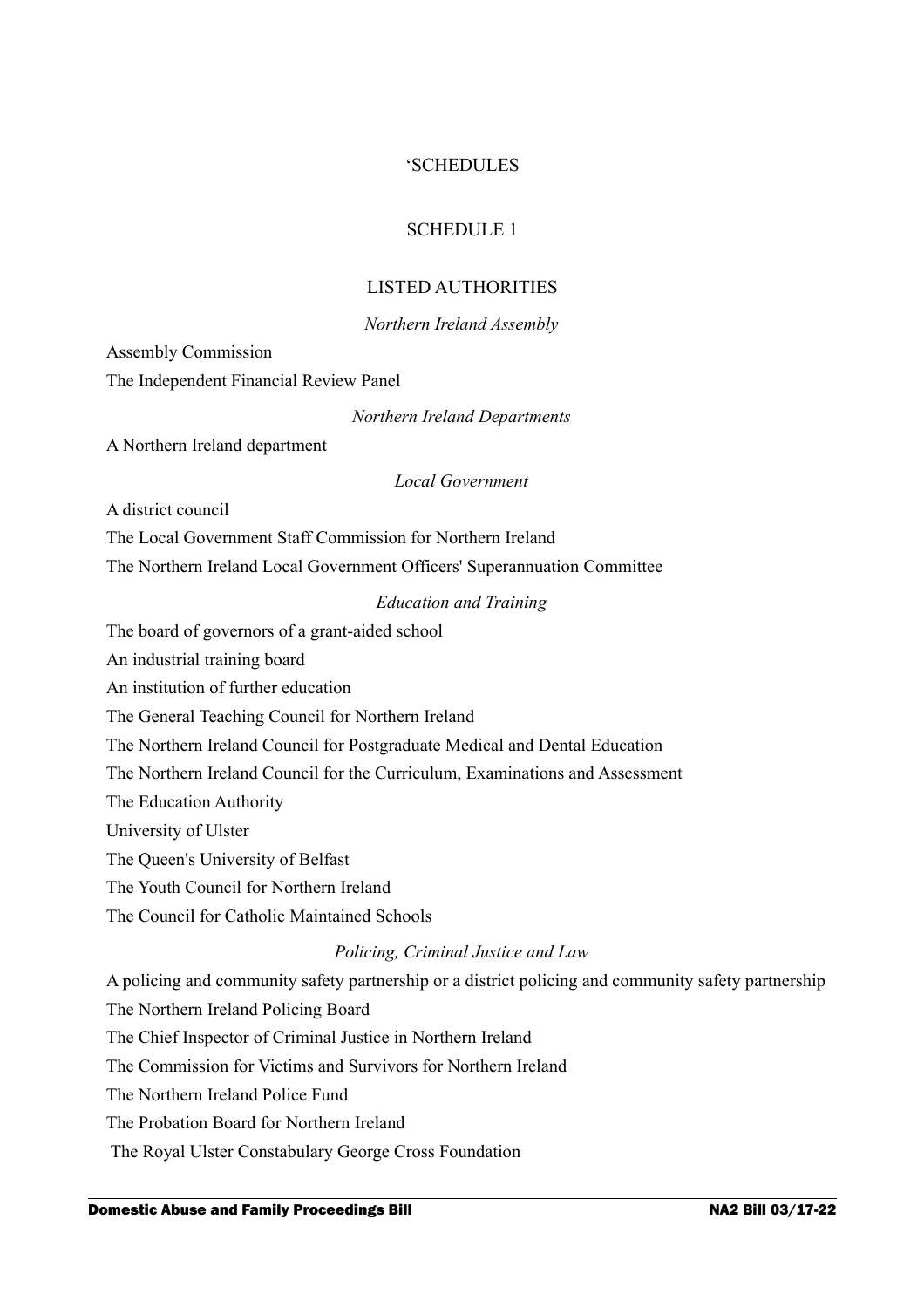The Northern Ireland Law Commission The Police Rehabilitation and Retraining Trust

## *Arts and Leisure*

The Arts Council of Northern Ireland

The Board of Trustees of the National Museums and Galleries of Northern Ireland

The Northern Ireland Library Authority

The Northern Ireland Museums Council

The Northern Ireland Tourist Board

The Sports Council for Northern Ireland

## *Health and Social Care*

A health and social care trust

A special health and social care agency

The Northern Ireland Practice and Education Council for Nursing and Midwifery

The Health and Social Care Regulation and Quality Improvement Authority

The Northern Ireland Social Care Council

The Patient and Client Council

The Regional Agency for Public Health and Social Well-being

The Regional Health and Social Care Board

The Regional Business Services Organisation

A general health care provider

An independent provider of health and social care

## *Investment and Economic Development*

Invest Northern Ireland

The company for the time being designated under Article 5 of the Strategic Investment and Regeneration of Sites (Northern Ireland) Order 2003

A development corporation established under Part III of the Strategic Investment and Regeneration of Sites (Northern Ireland) Order 2003

## *Industrial Relations*

Office of the Certification Officer for Northern Ireland

The Labour Relations Agency

## *Harbours*

The Northern Ireland Fishery Harbour Authority

A harbour authority within the meaning of the Harbours Act (Northern Ireland) 1970

## *Housing*

A registered housing association within the meaning of Article 3 of the Housing (Northern Ireland) Order 1992

The Northern Ireland Housing Executive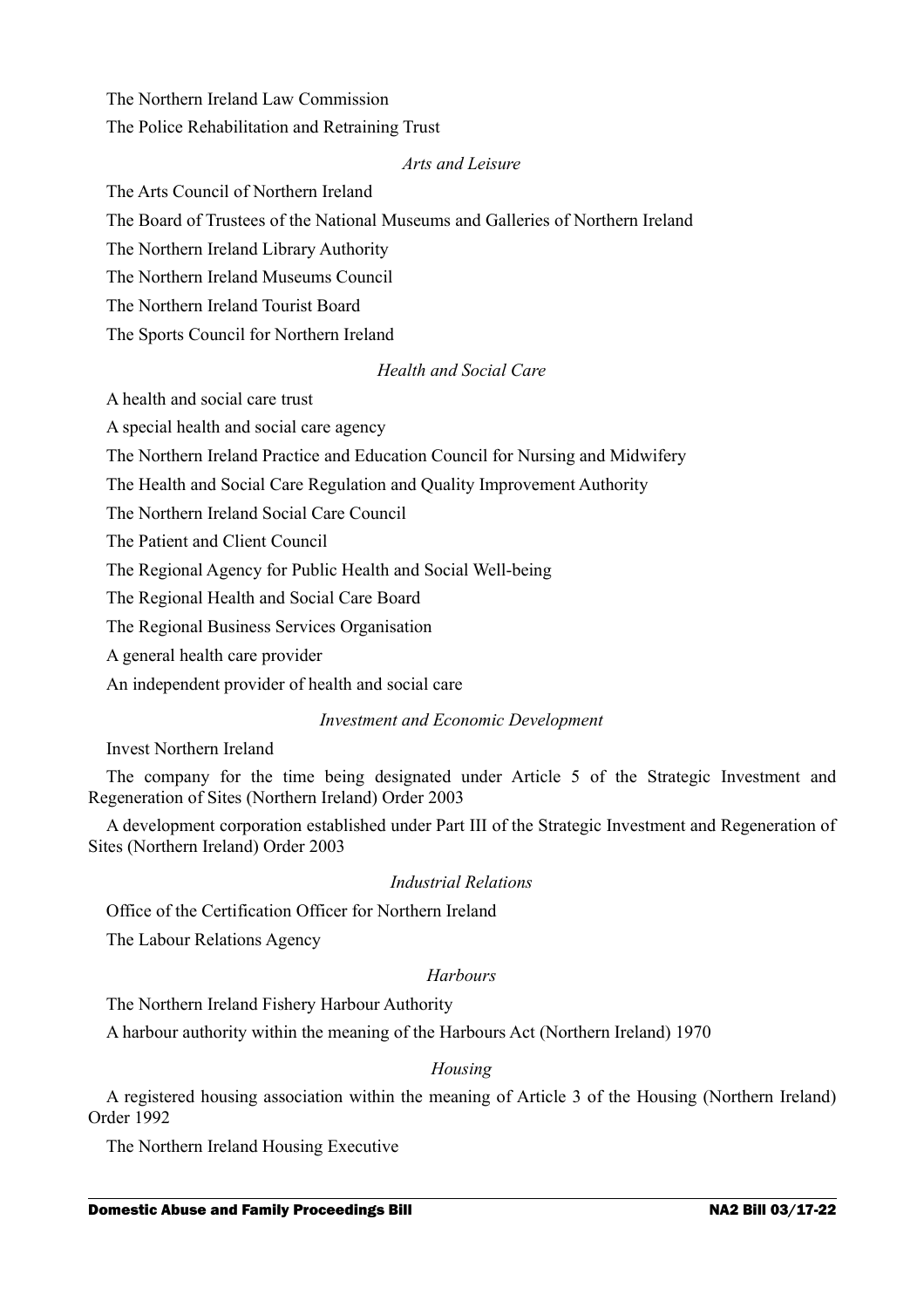## *Children and Young People*

The Safeguarding Board for Northern Ireland

The Office of the Commissioner for Children and Young People for Northern Ireland

## *Charity and Voluntary Sector*

Regulator of Community Interest Companies

Appeal Officer for Community Interest Companies

The Charity Commission for Northern Ireland

The Northern Ireland Community Relations Council

## *Miscellaneous*

The Agri-Food and Biosciences Institute

Civil Service Commissioners for Northern Ireland

The Comptroller and Auditor General

The Equality Commission for Northern Ireland

The General Consumer Council for Northern Ireland

The Health and Safety Executive for Northern Ireland

The Historical Institutional Abuse Redress Board

The Livestock and Meat Commission for Northern Ireland

The Northern Ireland Audit Office

The Northern Ireland Authority for Utility Regulation

The Northern Ireland Fire and Rescue Service Board

The Office of the Commissioner for Older People for Northern Ireland

Ulster Sheltered Employment Limited

A new town commission established under the New Towns Acts (Northern Ireland) 1965 to 1968

An implementation body to which the North/South Co-operation (Implementation Bodies) (Northern Ireland) Order 1999 applies

Notes:

1. An implementation body is a listed authority only to the extent that it exercises functions in or as regards Northern Ireland.

2. In relation to any function exercisable by a listed authority for the time being listed in this Schedule which was previously exercisable on behalf of the Crown by a body not so listed, the reference to the listed authority so listed includes a reference to the other body.'

*Miss Rachel Woods*

**Clause 1**, Page 1, Line 12

Leave out paragraph (a) and insert -

'(a) that B suffers physical and psychological harm, and'

*Mr Jim Allister*